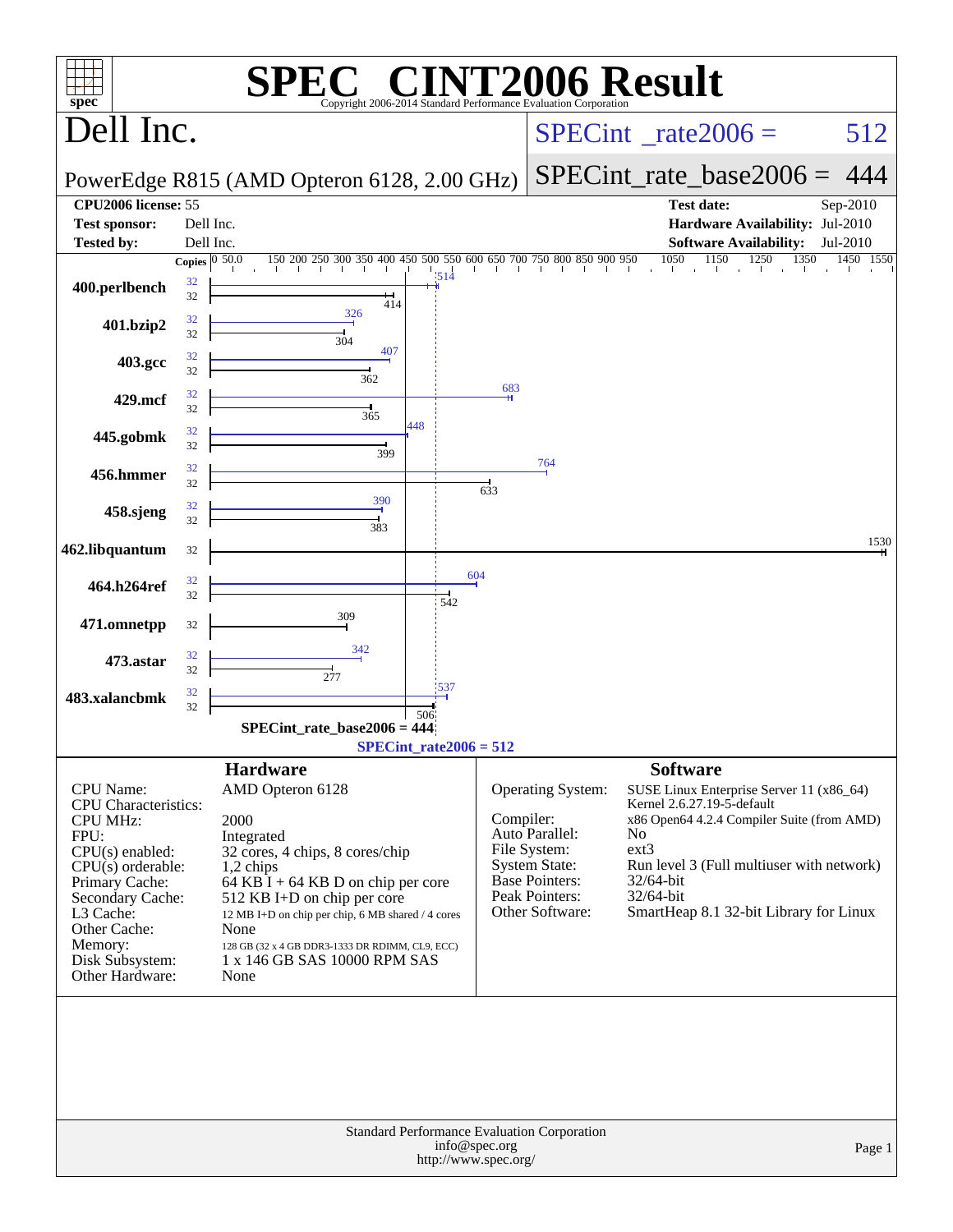

# **[SPEC CINT2006 Result](http://www.spec.org/auto/cpu2006/Docs/result-fields.html#SPECCINT2006Result)**

## Dell Inc.

#### SPECint rate  $2006 = 512$

PowerEdge R815 (AMD Opteron 6128, 2.00 GHz)

[SPECint\\_rate\\_base2006 =](http://www.spec.org/auto/cpu2006/Docs/result-fields.html#SPECintratebase2006) 444

**[CPU2006 license:](http://www.spec.org/auto/cpu2006/Docs/result-fields.html#CPU2006license)** 55 **[Test date:](http://www.spec.org/auto/cpu2006/Docs/result-fields.html#Testdate)** Sep-2010

**[Test sponsor:](http://www.spec.org/auto/cpu2006/Docs/result-fields.html#Testsponsor)** Dell Inc. **[Hardware Availability:](http://www.spec.org/auto/cpu2006/Docs/result-fields.html#HardwareAvailability)** Jul-2010 **[Tested by:](http://www.spec.org/auto/cpu2006/Docs/result-fields.html#Testedby)** Dell Inc. **[Software Availability:](http://www.spec.org/auto/cpu2006/Docs/result-fields.html#SoftwareAvailability)** Jul-2010

#### **[Results Table](http://www.spec.org/auto/cpu2006/Docs/result-fields.html#ResultsTable)**

|                                                                                                          | <b>Base</b>   |                |       |                |                 |                | <b>Peak</b>      |               |                |              |                |              |                |              |
|----------------------------------------------------------------------------------------------------------|---------------|----------------|-------|----------------|-----------------|----------------|------------------|---------------|----------------|--------------|----------------|--------------|----------------|--------------|
| <b>Benchmark</b>                                                                                         | <b>Copies</b> | <b>Seconds</b> | Ratio | <b>Seconds</b> | Ratio           | <b>Seconds</b> | Ratio            | <b>Copies</b> | <b>Seconds</b> | <b>Ratio</b> | <b>Seconds</b> | <b>Ratio</b> | <b>Seconds</b> | <b>Ratio</b> |
| 400.perlbench                                                                                            | 32            | 787            | 397   | 754            | 414             | 750            | 417              | 32            | 634            | 493          | 608            | 514          | 605            | 517          |
| 401.bzip2                                                                                                | 32            | 1015           | 304   | 1014           | 304             | 1017           | 304              | 32            | 948            | 326          | 947            | 326          | 948            | 326          |
| $403.\mathrm{gcc}$                                                                                       | 32            | 711            | 362   | 712            | 362             | 714            | 361              | 32            | 632            | 407          | 632            | 408          | 633            | 407          |
| $429$ .mcf                                                                                               | 32            | 799            | 365   | 799            | 365             | 804            | 363              | 32            | 426            | 685          | 427            | 683          | 432            | 675          |
| 445.gobmk                                                                                                | 32            | 843            | 398   | 842            | 399             | 841            | 399 <sub>l</sub> | 32            | 751            | 447          | 749            | 448          | 750            | 448          |
| 456.hmmer                                                                                                | 32            | 470            | 635   | 472            | 633             | 472            | 633              | 32            | 391            | 764          | 391            | 764          | 391            | 763          |
| $458$ .sjeng                                                                                             | 32            | 1009           | 384   | 1010           | 383             | 1014           | 382l             | 32            | 994            | 390          | 994            | 390          | 992            | 390          |
| 462.libquantum                                                                                           | 32            | 433            | 1530  | 435            | 1530            | 432            | 1530             | 32            | 433            | 1530         | 435            | 1530         | 432            | 1530         |
| 464.h264ref                                                                                              | 32            | 1307           | 542   | 1305           | 542             | 1304           | 543I             | 32            | 1174           | 603          | 1171           | 605          | 1172           | 604          |
| 471.omnetpp                                                                                              | 32            | 647            | 309   | 644            | 31 <sub>0</sub> | 648            | 308              | 32            | 647            | 309          | 644            | 310          | 648            | 308          |
| $473.$ astar                                                                                             | 32            | 812            | 277   | 813            | 276             | 810            | 277              | 32            | 656            | 343          | 658            | 341          | 658            | 342          |
| 483.xalancbmk                                                                                            | 32            | 438            | 504   | 436            | 506             | 435            | 507              | 32            | 411            | 538          | 412            | 536          | 411            | 537          |
| Results appear in the order in which they were run. Bold underlined text indicates a median measurement. |               |                |       |                |                 |                |                  |               |                |              |                |              |                |              |

#### **[Submit Notes](http://www.spec.org/auto/cpu2006/Docs/result-fields.html#SubmitNotes)**

The config file option 'submit' was used. 'numactl' was used to bind copies to the cores. See the configuration file for details.

#### **[Operating System Notes](http://www.spec.org/auto/cpu2006/Docs/result-fields.html#OperatingSystemNotes)**

'ulimit -s unlimited' was used to set environment stack size 'ulimit -l 2097152' was used to set environment locked pages in memory limit

Set vm/nr\_hugepages=28672 in /etc/sysctl.conf mount -t hugetlbfs nodev /mnt/hugepages

#### **[General Notes](http://www.spec.org/auto/cpu2006/Docs/result-fields.html#GeneralNotes)**

Environment variables set by runspec before the start of the run: HUGETLB\_LIMIT = "896" LD\_LIBRARY\_PATH = "/cpu2006/amd1002-rate-libs-revC/64:/cpu2006/amd1002-rate-libs-revC/32"

The x86 Open64 Compiler Suite is only available from (and supported by) AMD at <http://developer.amd.com/cpu/open64>

Binaries were compiled on SLES10 SP2 with binutils 2.18

Standard Performance Evaluation Corporation [info@spec.org](mailto:info@spec.org) <http://www.spec.org/>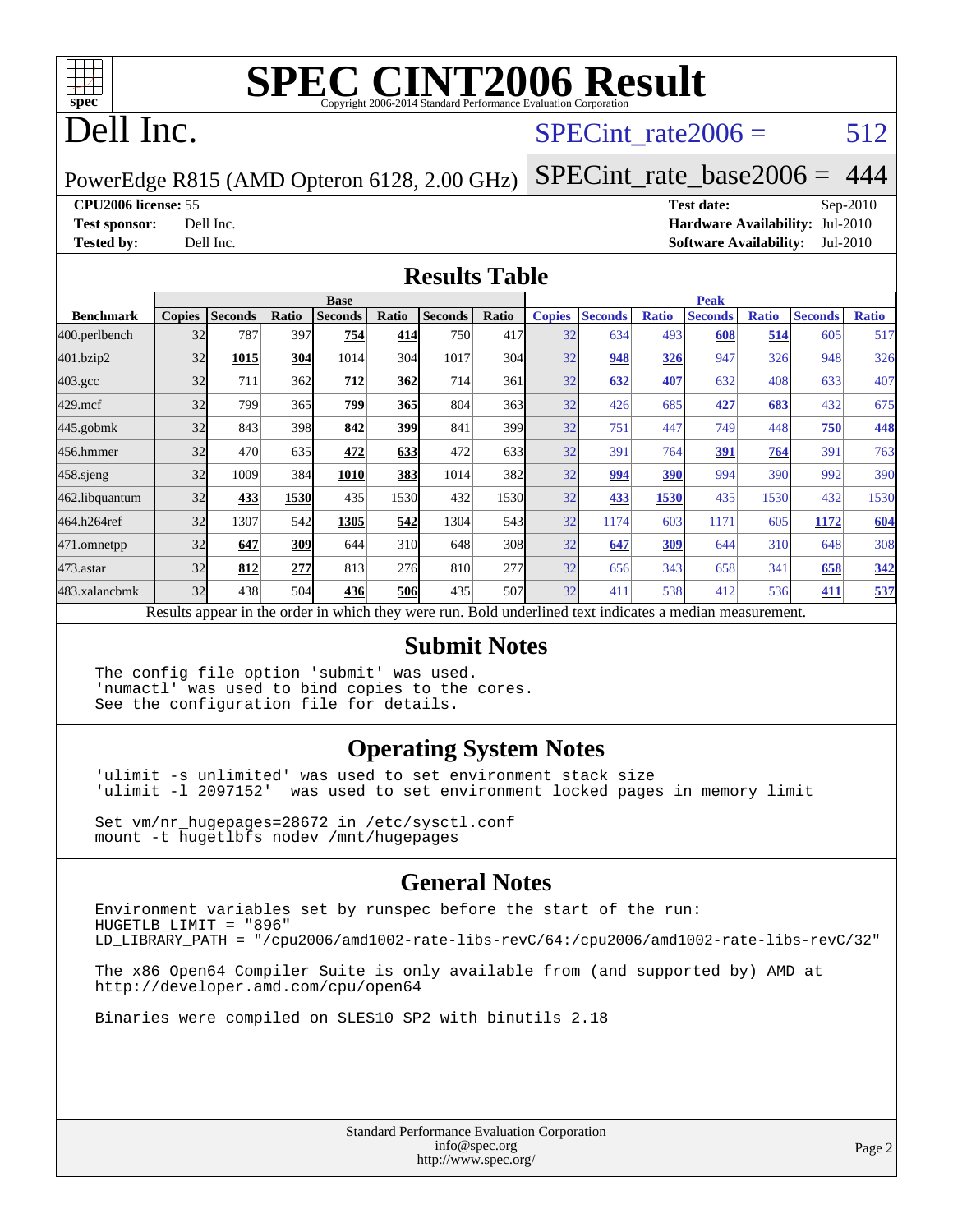

# **[SPEC CINT2006 Result](http://www.spec.org/auto/cpu2006/Docs/result-fields.html#SPECCINT2006Result)**

# Dell Inc.

SPECint rate  $2006 = 512$ 

PowerEdge R815 (AMD Opteron 6128, 2.00 GHz) [SPECint\\_rate\\_base2006 =](http://www.spec.org/auto/cpu2006/Docs/result-fields.html#SPECintratebase2006) 444

**[CPU2006 license:](http://www.spec.org/auto/cpu2006/Docs/result-fields.html#CPU2006license)** 55 **[Test date:](http://www.spec.org/auto/cpu2006/Docs/result-fields.html#Testdate)** Sep-2010 **[Test sponsor:](http://www.spec.org/auto/cpu2006/Docs/result-fields.html#Testsponsor)** Dell Inc. **[Hardware Availability:](http://www.spec.org/auto/cpu2006/Docs/result-fields.html#HardwareAvailability)** Jul-2010 **[Tested by:](http://www.spec.org/auto/cpu2006/Docs/result-fields.html#Testedby)** Dell Inc. **[Software Availability:](http://www.spec.org/auto/cpu2006/Docs/result-fields.html#SoftwareAvailability)** Jul-2010

### **[Base Compiler Invocation](http://www.spec.org/auto/cpu2006/Docs/result-fields.html#BaseCompilerInvocation)**

[C benchmarks](http://www.spec.org/auto/cpu2006/Docs/result-fields.html#Cbenchmarks): [opencc](http://www.spec.org/cpu2006/results/res2010q3/cpu2006-20100914-13268.flags.html#user_CCbase_Fopencc)

[C++ benchmarks:](http://www.spec.org/auto/cpu2006/Docs/result-fields.html#CXXbenchmarks) [openCC](http://www.spec.org/cpu2006/results/res2010q3/cpu2006-20100914-13268.flags.html#user_CXXbase_FopenCC)

#### **[Base Portability Flags](http://www.spec.org/auto/cpu2006/Docs/result-fields.html#BasePortabilityFlags)**

 400.perlbench: [-DSPEC\\_CPU\\_LP64](http://www.spec.org/cpu2006/results/res2010q3/cpu2006-20100914-13268.flags.html#b400.perlbench_basePORTABILITY_DSPEC_CPU_LP64) [-DSPEC\\_CPU\\_LINUX\\_X64](http://www.spec.org/cpu2006/results/res2010q3/cpu2006-20100914-13268.flags.html#b400.perlbench_baseCPORTABILITY_DSPEC_CPU_LINUX_X64) 401.bzip2: [-DSPEC\\_CPU\\_LP64](http://www.spec.org/cpu2006/results/res2010q3/cpu2006-20100914-13268.flags.html#suite_basePORTABILITY401_bzip2_DSPEC_CPU_LP64) 403.gcc: [-DSPEC\\_CPU\\_LP64](http://www.spec.org/cpu2006/results/res2010q3/cpu2006-20100914-13268.flags.html#suite_basePORTABILITY403_gcc_DSPEC_CPU_LP64) 429.mcf: [-DSPEC\\_CPU\\_LP64](http://www.spec.org/cpu2006/results/res2010q3/cpu2006-20100914-13268.flags.html#suite_basePORTABILITY429_mcf_DSPEC_CPU_LP64) 445.gobmk: [-DSPEC\\_CPU\\_LP64](http://www.spec.org/cpu2006/results/res2010q3/cpu2006-20100914-13268.flags.html#suite_basePORTABILITY445_gobmk_DSPEC_CPU_LP64) 456.hmmer: [-DSPEC\\_CPU\\_LP64](http://www.spec.org/cpu2006/results/res2010q3/cpu2006-20100914-13268.flags.html#suite_basePORTABILITY456_hmmer_DSPEC_CPU_LP64) 458.sjeng: [-DSPEC\\_CPU\\_LP64](http://www.spec.org/cpu2006/results/res2010q3/cpu2006-20100914-13268.flags.html#suite_basePORTABILITY458_sjeng_DSPEC_CPU_LP64) 462.libquantum: [-DSPEC\\_CPU\\_LP64](http://www.spec.org/cpu2006/results/res2010q3/cpu2006-20100914-13268.flags.html#suite_basePORTABILITY462_libquantum_DSPEC_CPU_LP64) [-DSPEC\\_CPU\\_LINUX](http://www.spec.org/cpu2006/results/res2010q3/cpu2006-20100914-13268.flags.html#b462.libquantum_baseCPORTABILITY_DSPEC_CPU_LINUX) 464.h264ref: [-DSPEC\\_CPU\\_LP64](http://www.spec.org/cpu2006/results/res2010q3/cpu2006-20100914-13268.flags.html#suite_basePORTABILITY464_h264ref_DSPEC_CPU_LP64) 483.xalancbmk: [-DSPEC\\_CPU\\_LINUX](http://www.spec.org/cpu2006/results/res2010q3/cpu2006-20100914-13268.flags.html#b483.xalancbmk_baseCXXPORTABILITY_DSPEC_CPU_LINUX)

#### **[Base Optimization Flags](http://www.spec.org/auto/cpu2006/Docs/result-fields.html#BaseOptimizationFlags)**

[C benchmarks](http://www.spec.org/auto/cpu2006/Docs/result-fields.html#Cbenchmarks):

[-march=barcelona](http://www.spec.org/cpu2006/results/res2010q3/cpu2006-20100914-13268.flags.html#user_CCbase_F-march_8ea39521cada96f307a04d0b8b9c6ffb) [-mso](http://www.spec.org/cpu2006/results/res2010q3/cpu2006-20100914-13268.flags.html#user_CCbase_F-mso) [-Ofast](http://www.spec.org/cpu2006/results/res2010q3/cpu2006-20100914-13268.flags.html#user_CCbase_F-Ofast) [-CG:local\\_sched\\_alg=1](http://www.spec.org/cpu2006/results/res2010q3/cpu2006-20100914-13268.flags.html#user_CCbase_F-CG:local_sched_alg_2175ca61f1a2717f1ec57b14995b9e7a) [-INLINE:aggressive=on](http://www.spec.org/cpu2006/results/res2010q3/cpu2006-20100914-13268.flags.html#user_CCbase_F-INLINE:aggressive_e14807c0a1e56a6a83cb25ab07c7ae8a) [-IPA:plimit=8000](http://www.spec.org/cpu2006/results/res2010q3/cpu2006-20100914-13268.flags.html#user_CCbase_F-IPA:plimit_92cba83f3d47f09c7d5368fda93ddbd7) [-IPA:small\\_pu=100](http://www.spec.org/cpu2006/results/res2010q3/cpu2006-20100914-13268.flags.html#user_CCbase_F-IPA:small_pu_900a09767c6929d55c26ea3d32399996) [-HP:bdt=2m:heap=2m](http://www.spec.org/cpu2006/results/res2010q3/cpu2006-20100914-13268.flags.html#user_CCbase_F-HUGEPAGE_855e97383b49831f390a2af16fe7202f)

[C++ benchmarks:](http://www.spec.org/auto/cpu2006/Docs/result-fields.html#CXXbenchmarks)

[-march=barcelona](http://www.spec.org/cpu2006/results/res2010q3/cpu2006-20100914-13268.flags.html#user_CXXbase_F-march_8ea39521cada96f307a04d0b8b9c6ffb) [-mso](http://www.spec.org/cpu2006/results/res2010q3/cpu2006-20100914-13268.flags.html#user_CXXbase_F-mso) [-Ofast](http://www.spec.org/cpu2006/results/res2010q3/cpu2006-20100914-13268.flags.html#user_CXXbase_F-Ofast) [-m32](http://www.spec.org/cpu2006/results/res2010q3/cpu2006-20100914-13268.flags.html#user_CXXbase_F-m32) [-INLINE:aggressive=on](http://www.spec.org/cpu2006/results/res2010q3/cpu2006-20100914-13268.flags.html#user_CXXbase_F-INLINE:aggressive_e14807c0a1e56a6a83cb25ab07c7ae8a) [-CG:cmp\\_peep=on](http://www.spec.org/cpu2006/results/res2010q3/cpu2006-20100914-13268.flags.html#user_CXXbase_F-CG:cmp_peep_ab90c979e95bee1f1f617a32622424ed) [-L/root/work/libraries/SmartHeap-8.1/lib -lsmartheap](http://www.spec.org/cpu2006/results/res2010q3/cpu2006-20100914-13268.flags.html#user_CXXbase_F-L_lib_directory_lsmartheap_9ab549d8336b8b0ffe7b94e3ae706265)

## **[Peak Compiler Invocation](http://www.spec.org/auto/cpu2006/Docs/result-fields.html#PeakCompilerInvocation)**

[C benchmarks](http://www.spec.org/auto/cpu2006/Docs/result-fields.html#Cbenchmarks): [opencc](http://www.spec.org/cpu2006/results/res2010q3/cpu2006-20100914-13268.flags.html#user_CCpeak_Fopencc)

[C++ benchmarks:](http://www.spec.org/auto/cpu2006/Docs/result-fields.html#CXXbenchmarks) [openCC](http://www.spec.org/cpu2006/results/res2010q3/cpu2006-20100914-13268.flags.html#user_CXXpeak_FopenCC)

### **[Peak Portability Flags](http://www.spec.org/auto/cpu2006/Docs/result-fields.html#PeakPortabilityFlags)**

400.perlbench: [-DSPEC\\_CPU\\_LP64](http://www.spec.org/cpu2006/results/res2010q3/cpu2006-20100914-13268.flags.html#b400.perlbench_peakPORTABILITY_DSPEC_CPU_LP64) [-DSPEC\\_CPU\\_LINUX\\_X64](http://www.spec.org/cpu2006/results/res2010q3/cpu2006-20100914-13268.flags.html#b400.perlbench_peakCPORTABILITY_DSPEC_CPU_LINUX_X64)

Continued on next page

Standard Performance Evaluation Corporation [info@spec.org](mailto:info@spec.org) <http://www.spec.org/>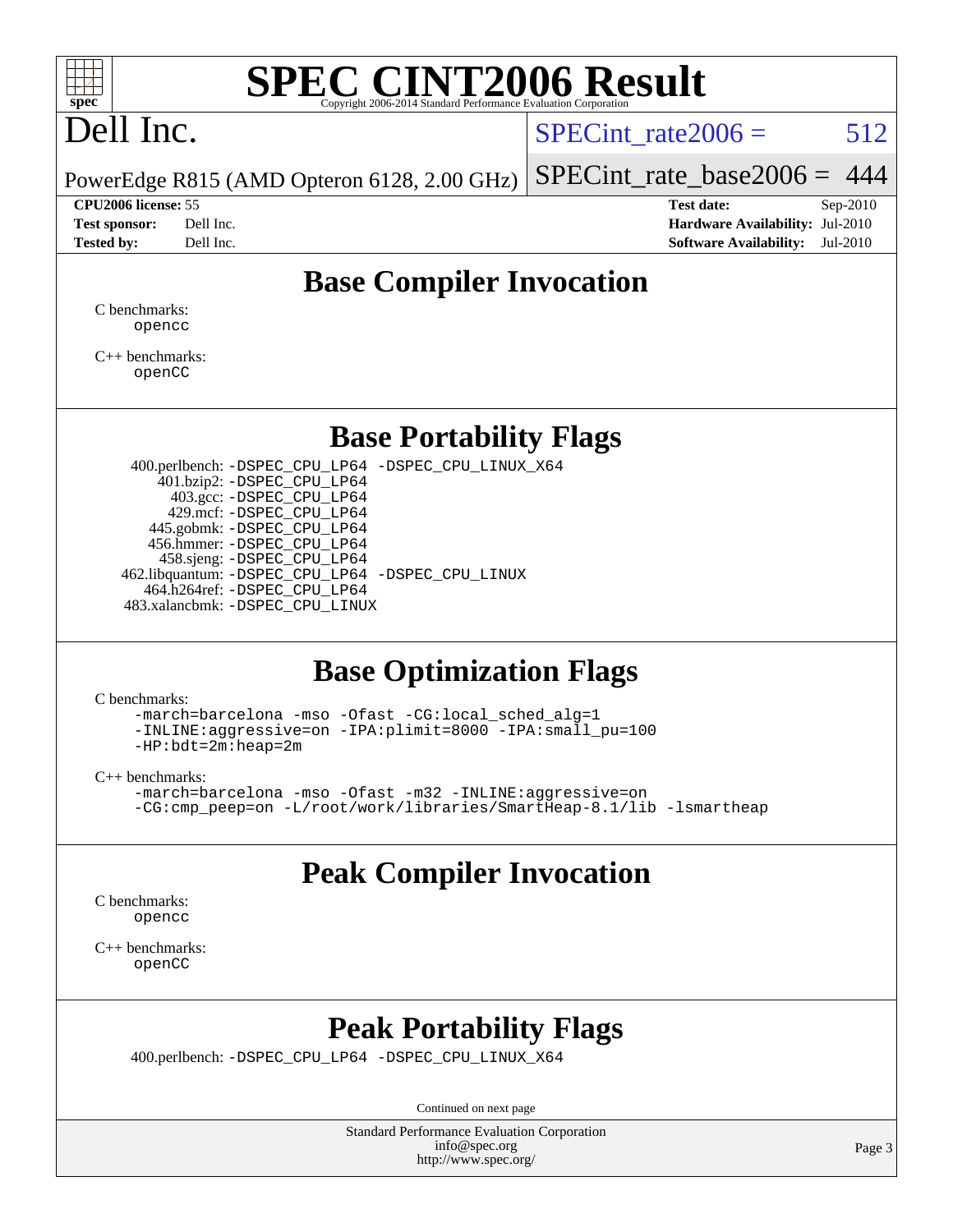

# **[SPEC CINT2006 Result](http://www.spec.org/auto/cpu2006/Docs/result-fields.html#SPECCINT2006Result)**

## Dell Inc.

SPECint\_rate $2006 = 512$ 

PowerEdge R815 (AMD Opteron 6128, 2.00 GHz)

[SPECint\\_rate\\_base2006 =](http://www.spec.org/auto/cpu2006/Docs/result-fields.html#SPECintratebase2006) 444

**[CPU2006 license:](http://www.spec.org/auto/cpu2006/Docs/result-fields.html#CPU2006license)** 55 **[Test date:](http://www.spec.org/auto/cpu2006/Docs/result-fields.html#Testdate)** Sep-2010 **[Test sponsor:](http://www.spec.org/auto/cpu2006/Docs/result-fields.html#Testsponsor)** Dell Inc. **[Hardware Availability:](http://www.spec.org/auto/cpu2006/Docs/result-fields.html#HardwareAvailability)** Jul-2010 **[Tested by:](http://www.spec.org/auto/cpu2006/Docs/result-fields.html#Testedby)** Dell Inc. **[Software Availability:](http://www.spec.org/auto/cpu2006/Docs/result-fields.html#SoftwareAvailability)** Jul-2010

## **[Peak Portability Flags \(Continued\)](http://www.spec.org/auto/cpu2006/Docs/result-fields.html#PeakPortabilityFlags)**

 401.bzip2: [-DSPEC\\_CPU\\_LP64](http://www.spec.org/cpu2006/results/res2010q3/cpu2006-20100914-13268.flags.html#suite_peakPORTABILITY401_bzip2_DSPEC_CPU_LP64) 445.gobmk: [-DSPEC\\_CPU\\_LP64](http://www.spec.org/cpu2006/results/res2010q3/cpu2006-20100914-13268.flags.html#suite_peakPORTABILITY445_gobmk_DSPEC_CPU_LP64) 456.hmmer: [-DSPEC\\_CPU\\_LP64](http://www.spec.org/cpu2006/results/res2010q3/cpu2006-20100914-13268.flags.html#suite_peakPORTABILITY456_hmmer_DSPEC_CPU_LP64) 458.sjeng: [-DSPEC\\_CPU\\_LP64](http://www.spec.org/cpu2006/results/res2010q3/cpu2006-20100914-13268.flags.html#suite_peakPORTABILITY458_sjeng_DSPEC_CPU_LP64) 462.libquantum: [-DSPEC\\_CPU\\_LP64](http://www.spec.org/cpu2006/results/res2010q3/cpu2006-20100914-13268.flags.html#suite_peakPORTABILITY462_libquantum_DSPEC_CPU_LP64) [-DSPEC\\_CPU\\_LINUX](http://www.spec.org/cpu2006/results/res2010q3/cpu2006-20100914-13268.flags.html#b462.libquantum_peakCPORTABILITY_DSPEC_CPU_LINUX) 464.h264ref: [-DSPEC\\_CPU\\_LP64](http://www.spec.org/cpu2006/results/res2010q3/cpu2006-20100914-13268.flags.html#suite_peakPORTABILITY464_h264ref_DSPEC_CPU_LP64) 483.xalancbmk: [-DSPEC\\_CPU\\_LINUX](http://www.spec.org/cpu2006/results/res2010q3/cpu2006-20100914-13268.flags.html#b483.xalancbmk_peakCXXPORTABILITY_DSPEC_CPU_LINUX)

#### **[Peak Optimization Flags](http://www.spec.org/auto/cpu2006/Docs/result-fields.html#PeakOptimizationFlags)**

[C benchmarks](http://www.spec.org/auto/cpu2006/Docs/result-fields.html#Cbenchmarks):

```
 400.perlbench: -march=barcelona -mso -fb_create fbdata(pass 1)
         -fb_opt fbdata(pass 2) -Ofast -IPA:plimit=20000 -LNO:opt=0
         -OPT:unroll_times_max=8 -OPT:unroll_size=256
         -OPT:unroll_level=2 -OPT:keep_ext=on -WOPT:if_conv=0
         -CG:local_sched_alg=1 -CG:unroll_fb_req=on
         -HP:bdt=2m:heap=2m
  401.bzip2: -march=barcelona -mso -fb_create fbdata(pass 1)
         -fb_opt fbdata(pass 2) -O3 -OPT:alias=disjoint
         -OPT:goto=off -CG:local_sched_alg=1 -HP:bdt=2m:heap=2m
   403.gcc: -march=barcelona -mso -fb_create fbdata(pass 1)
         -fb_opt fbdata(pass 2) -Ofast -LNO:trip_count=256
         -LNO:prefetch_ahead=10 -CG:cmp_peep=on -m32
         -HP:bdt=2m:heap=2m -GRA:unspill=on -IPA:small_pu=200
   429.mcf: -march=barcelona -mso -O3 -ipa -INLINE:aggressive=on
         -CG:gcm=off -GRA:prioritize_by_density=on -m32
        -HP:bdt=2m:heap=2m
445.gobmk: -march=barcelona -mso -fb_create fbdata(pass 1)
         -fb_opt fbdata(pass 2) -O3 -OPT:alias=restrict
         -OPT:unroll_times_max=8 -OPT:unroll_size=256
         -OPT:unroll_level=2 -OPT:keep_ext=on -ipa -IPA:plimit=750
         -IPA:min_hotness=300-IPA:pu_reorder=1-LNO:prefetch=1
         -LNO:ignore_feedback=off -CG:p2align=on
         -CG:unroll_fb_req=on -HP:bdt=2m:heap=2m
456.hmmer: -march=barcelona -mso -fb_create fbdata(pass 1)
         -fb_opt fbdata(pass 2) -Ofast -LNO:prefetch=0
         -OPT:alias=disjoint -OPT:unroll_times_max=8
         -OPT:unroll_size=256 -OPT:unroll_level=2 -OPT:keep_ext=on
         -CG:local_sched_alg=1 -CG:cflow=0
         -CG:push_pop_int_saved_regs=off -CG:cmp_peep=on
         -HP:bdt=2m:heap=2m
                              Continued on next page
```